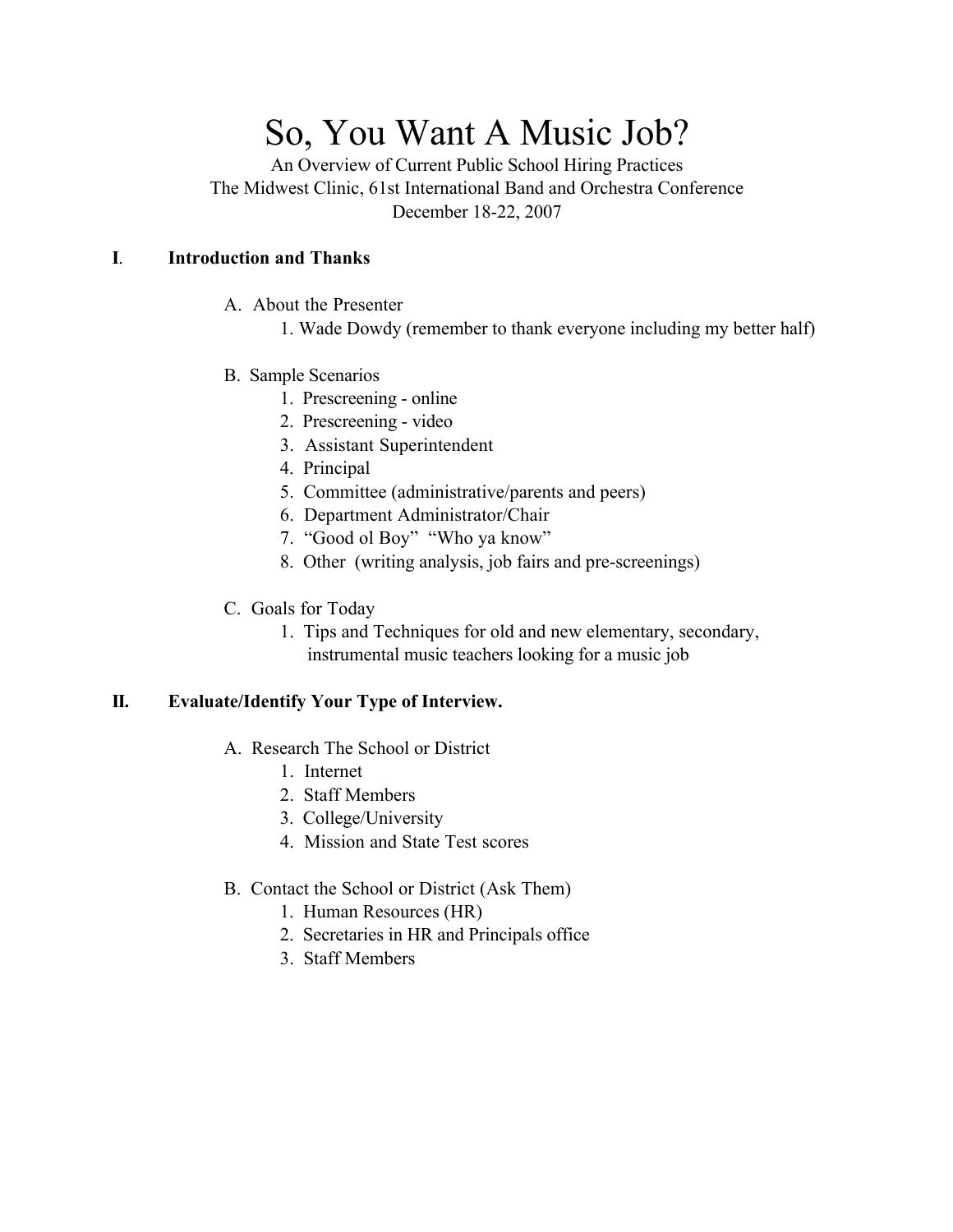## **III. The Types of Interviews, a Closer Look**

#### A. On-Line

- 1. Ventures For Excellence
	- a. Nationwide, Midwest, also has video/phone component, many HR use as model for their departments.
- 2. Star Teacher Program (Martin Haberman)
	- a. Less in Midwest, Characteristics of effective teachers, especially with high-poverty schools.
- 3. Gallup Insight (Gallup Polls-education division, timed on-line)
	- a. Judges your empathy, values and behavior (NOT content)

## B. Video

- 1. Ventures for Excellence
	- a. LP, MP, HP,
	- b. two or more video screenings
	- c. no interviewer interaction
- 2. Star Teacher Program
- 3. HR developed program, will also have scoring levels, may include video screening

## C. Assistant Superintendent or HR Personnel

- 1. Will probably use questions based upon current trends
- 2. Will rank and score

## D. Principal

- 1. Questions may vary a lot
- 2. School as a community
- 3. Relationships
- 4. Content based
- 5. Examples required
- E. Committee
	- 1. Questions will vary
	- 2. Peers or Administrators/parents/community
	- 3. Relationships
	- 4. May be content based and high details
	- 5. Examples Required

# F. Department Administrator/Chair

- 1. Questions will vary, relationships important
- 2. High content base
- 3. Examples required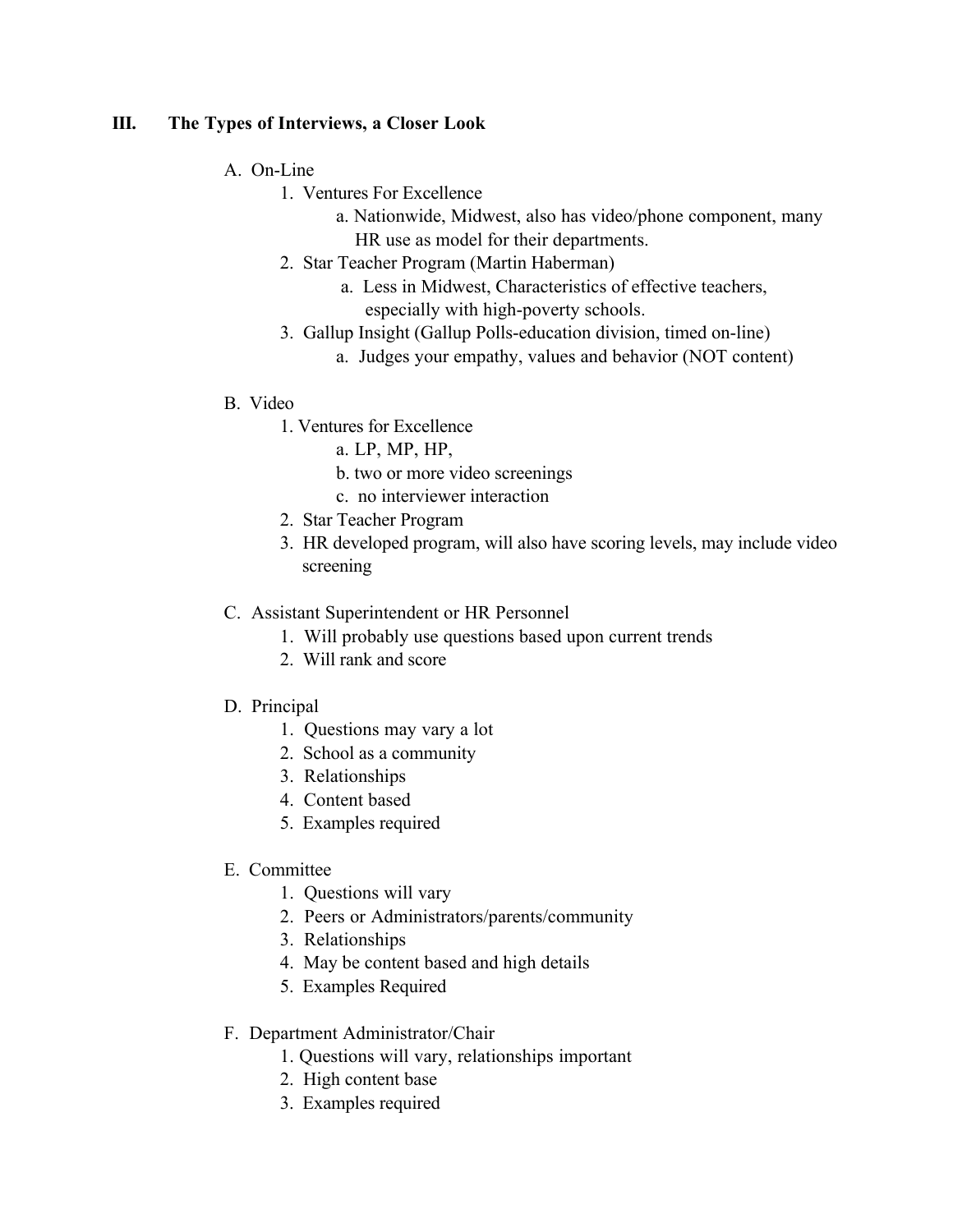## **IV. Meat and Potatoes or what are they looking for?**

- A. STAR concepts
	- 1. Individual control, what ever it takes
		- a. example scenario
- B. Ventures or HR Derived, Principal, Administrative Committee
	- 1. Buzz words and concepts they want to hear:
		- a. Student Centered
		- b. Standards Based Instruction
		- c. GLE's
		- d. Differentiated Instruction
		- e. Cooperative Learning
		- f. Depth of Knowledge Level 1-4
		- g. Collaborative Teamwork
		- h. Multiple Perspectives
		- i. Student based learning choices
		- j. Higher Order Thinking Skills
		- k. Display of Student Work
		- l. Project Based Learning
		- m. NCLB incorporating Literacy and Math into your lessons
		- n. Achievement Gap

# C. Gallup Teacher Insight

- 1. Empathy, treat all students the same, Determine Core Values
	- a. Scenario

## **V. Sample Questions:**

- A. Ventures/HR/Principal/Committee
	- 1. Describe a positive student interaction you have had recently.
	- 2. What is collaboration?
	- 3. What do you feel is the most important aspect of your job?
	- 4. How do you handle a cheating situation in your classroom
	- 5. What are your thoughts about NCLB (No Child Left Behind)
	- 6. What is assessment? Please give an example.
	- 7. Describe an excellent classroom environment.
	- 8. Describe a problem you may encounter in the classroom and how you would resolve the problem.
	- 9. What is standards based instruction?
	- 10. How would you adopt curriculum for a disabled individual, and what unique ideas do you use to incorporate individuals with learning disabilities?
	- 12. What things would you expect to find in a IEP?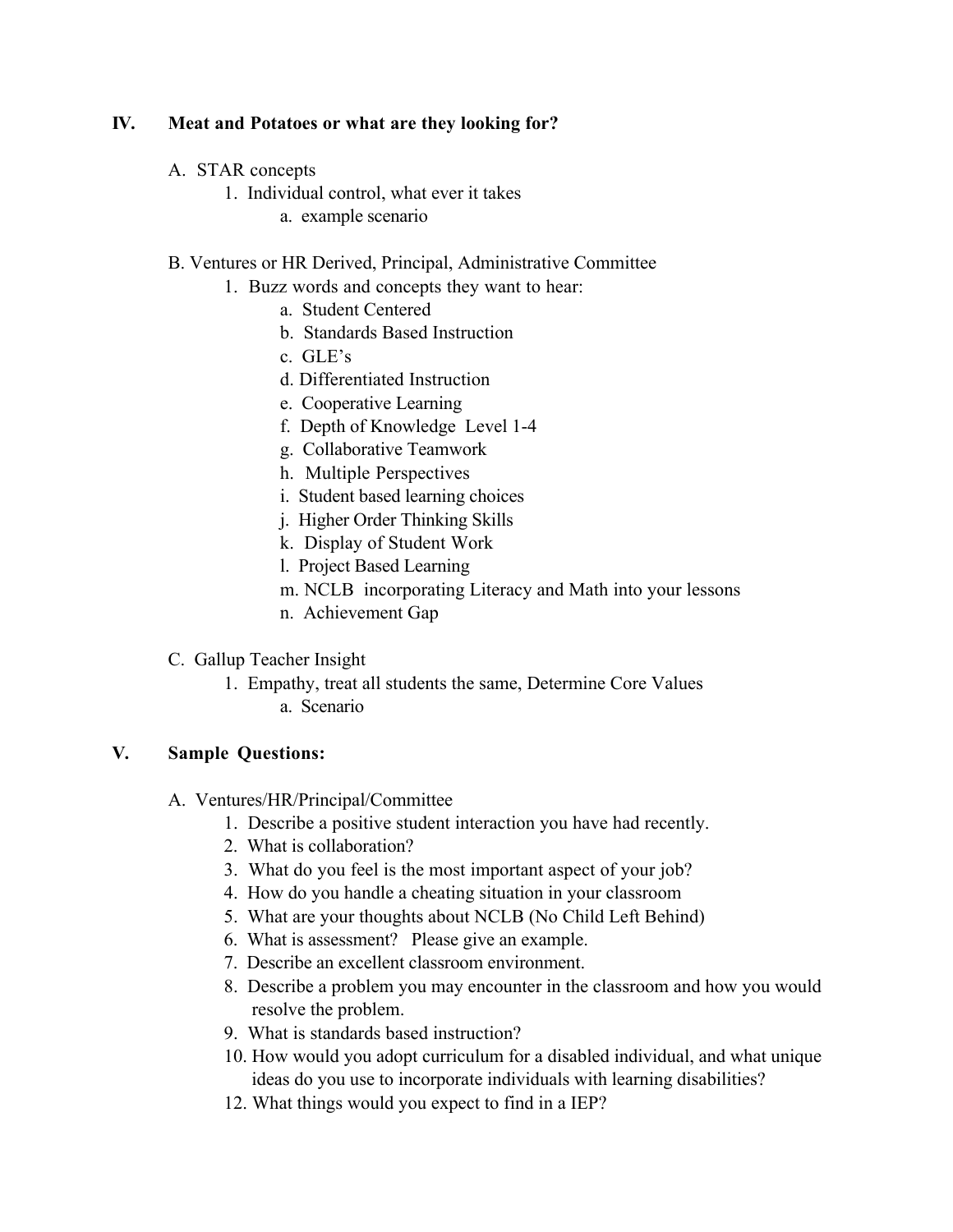- B. Content Questions that I have actually used:
	- 1. Primary Instrument Voice Range?
	- 2. Senior Recital Pieces? (for new teachers)
	- 3. Aesthetics Define?
	- 4. Why the Arts, Why Music?
	- 5. Describe an embouchure for  $\qquad$  ?
	- 6. *Col legno*?
	- 7. Describe how you select Music?
	- 8. What type of individual or person on low brass or string bass(trick question)
	- 9. Describe the concert band sound
	- 10. How explain to beginner there are no flute slots?
	- 11. Describe your ideal instrumentation?
	- 12. Contest Philosophy/student trips
	- 13. How to balance a choral group or instrumental group?
	- 14. What lessons/materials would you use to describe the voice box
	- 15. How Select an individual for percussion instruments?

## **VI. Final Tips**

- A. Check the school buildings for wall work to see what they are emphasizing in the school.
- B. Student Centered
- C. Success for ALL students
- D. Deflect inappropriate questions.
	- 1. gender, race, age, religion, ethnicity, disability, family plans and situations etc.
- **E. Enroll in the State Online Search Database (example Missouri, MOREAP)**
- F. Philosophy of Education, resumes and references updated and notified.

## **VII. Questions and Answers**

Contact Info:

Wade Dowdy Fine Arts Administrator Hazelwood West Middle/High School #1 Wildcat Lane, Hazelwood, MO 63042 314-953-5849 wdowdy@hazelwoodschools.org wadedowdy@hotmail.com